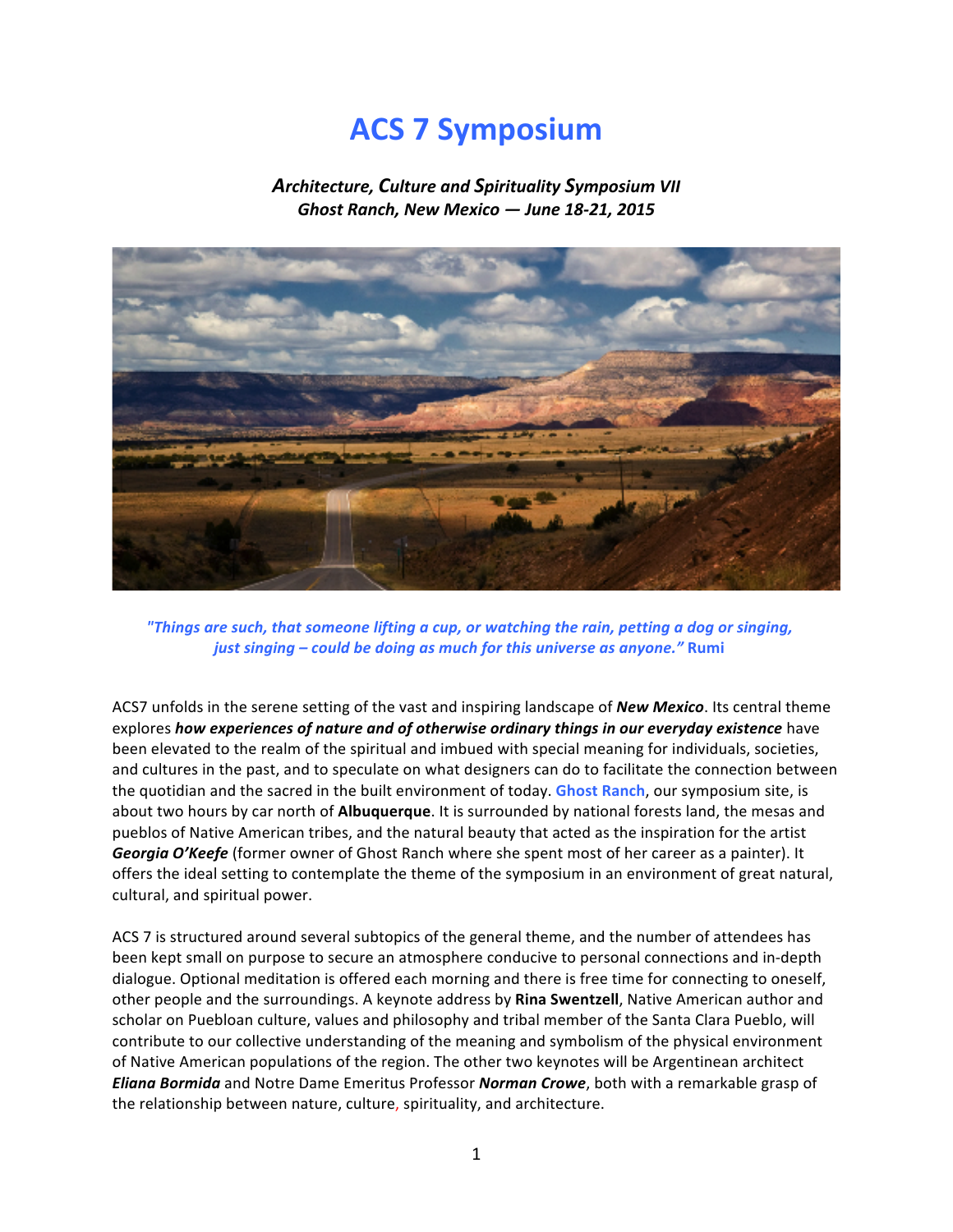

# **ACS 7 SYMPOSIUM PROGRAM (2015) – Day ONE**

# **Thursday\$June\$18th**

Arrival at Ghost Ranch

10-2 Registration & Check into room at the Inn

### **12:00 Lunch\$**

1:45 Welcome and Introductions to Ghost Ranch and the Symposium Julio Bermudez, Norman Crowe and Paul Tesar, co-chairs of the symposium

# 2:15 Session 1: The Spirituality of Rooted Culture Thomas Barrie (Moderator)

- **Nader Ardalan** / Mud and Mirror
- Linda Berry/ 'O ka Wai ka 'Ipuka I ka 'Uhane: Water as Doorway to Spirit
- **Hyejung Chang/Community as Virtue: Returning to our Native Spirit**

### **3:30 Break**

- 4:00 Session 2: The Spirituality of Landscape Viewed Through the Lens of Art Phillip Tabb (Moderator)
	- Rebecca Krinke / The Lightning Field
	- **Dennis Alan Winters** / Georgia O'Keefe and Spirituality of the Sexually Charged Landscape
	- **Katherine Bambrick Ambroziak** / Environments of the Found Object: Revealing Value through a Process of Seeking and Making

### **5:30 Dinner**

- 8:00 Social hour / Reception
- 8:30 Keynote: **Norman Crowe** / *Science, Spirituality and Nature: A View from New Mexico*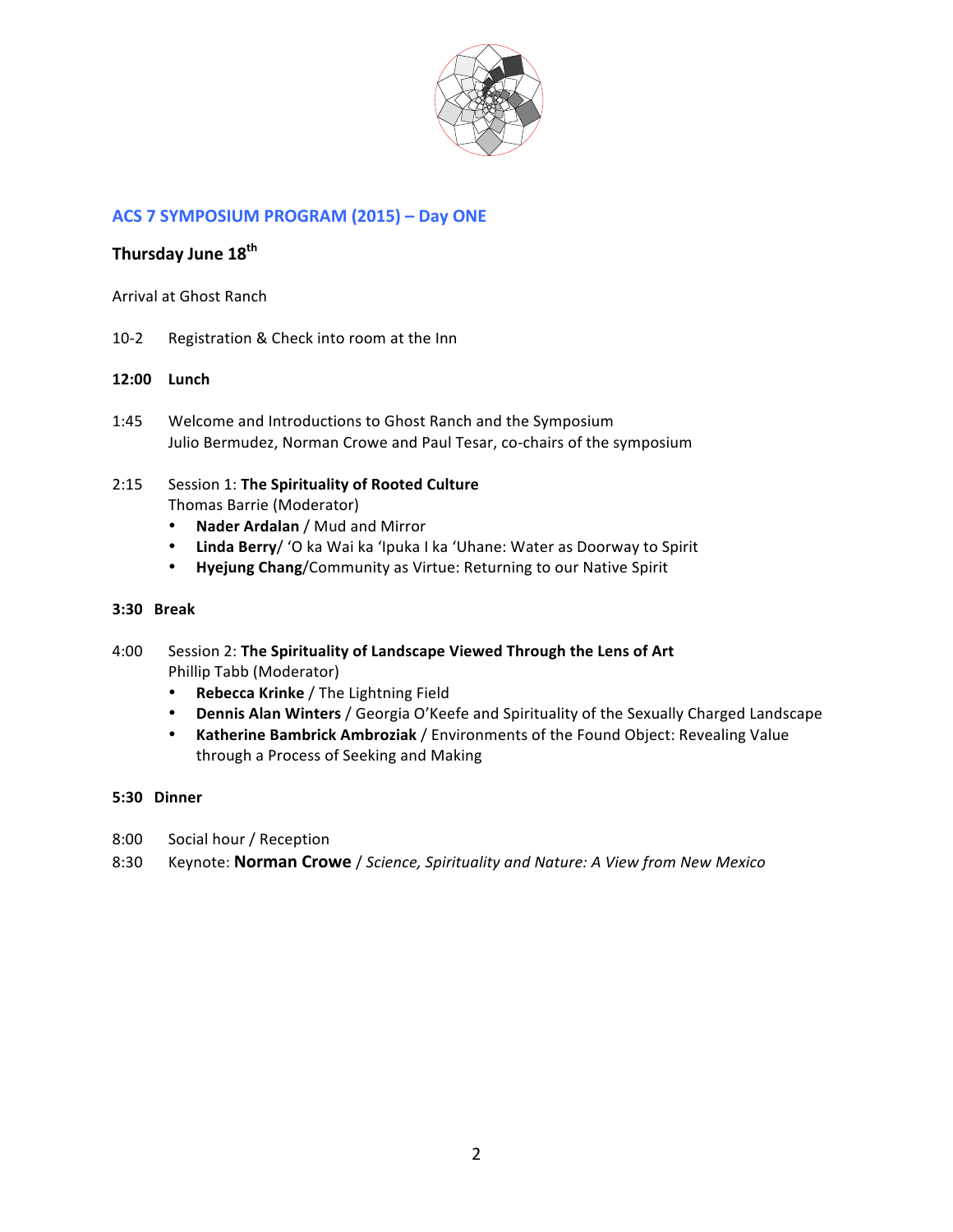

# **ACS 7 SYMPOSIUM PROGRAM (2015) – Day TWO**

# **Friday June 19<sup>th</sup> (continue)**

- 6:30 Meditation"*(optional)*
- **7:30 Breakfast** (and pick up boxed lunches)
- 9:00 Depart for Ghost Ranch (arrange car pooling)
- 9:30 Arrival and visit, **Dar al Islam**
- 11:00 Depart Dar al Islam

# 12:30 Lunch at public picnic area (en-route beside Rio Grande)

1:15 Depart picnic area

### 2:15 Arrival and visit, Taos Pueblo

- 3:45 Depart Taos Pueblo Stop at **Ranchos de Taos** on the way back
- **5:30 Arrival, Ghost Ranch and Dinner**
- 8:00 Social hour / Reception
- 8:30 Keynote: Rina Swentzell / *Being in Place: Architecture and Spirituality in the Pueblo World*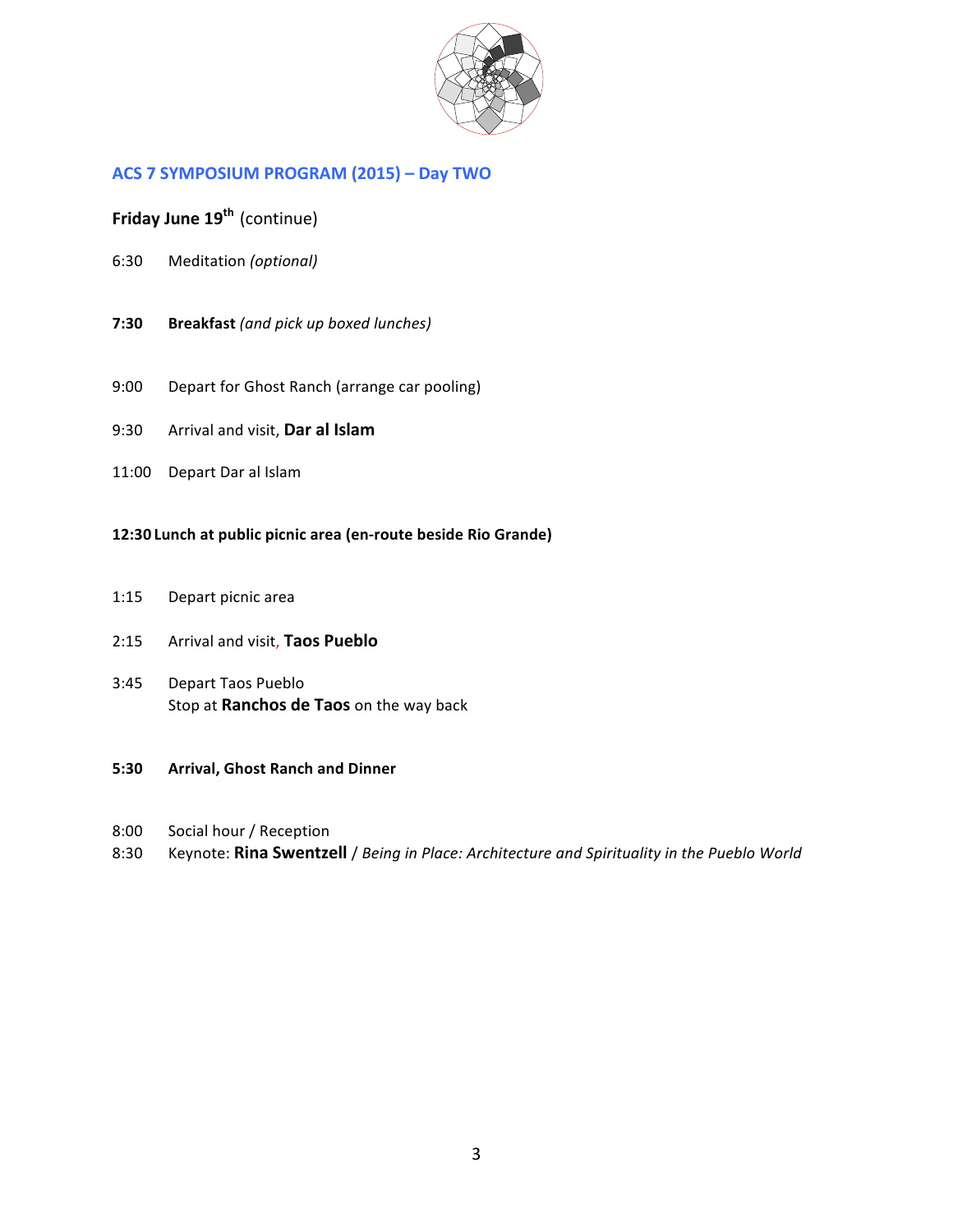

# **ACS 7 SYMPOSIUM PROGRAM (2015) - Day THREE**

# **Saturday June 20<sup>th</sup> (continue)**

- 6:30 Meditation"*(optional)*
- **7:30 Breakfast\$**
- 9:00 Session 3: **Spirituality in Architectural Experience** Michael Crosbie (Moderator)
	- **Anat Geva** / Nature as the Spiritual Foundation of Frank Lloyd Wright's Sacred Architecture: Earth, Sky, Light, and Water
	- Lindy Weston / Gothic Architecture and the Liturgy of Construction
	- Karla Cavarra Britton / The River and The Point: Case Studies in Secular Spirituality

#### • **10:15 Break**

- 10:45 Session 4: **Body, Time, and Movement in Relation to Spirituality** Paul Tesar (Moderator)
	- **Brandon Ro** / Sacred Time as One Eternal Round: Understanding the Chiastic Pattern of Temple, Cosmos, History
	- **Jody Rosenblatt** / Heidegger's Path
	- Galen Cranz / The Body As a Site of Spiritual Practice: Can Architecture Help?

# **12:00 Lunch\$**

•

- 2:00 Session 5 (parallel 1): **Sources of Place and Spirituality** Dennis Winters (Moderator)
	- **Tom Bender** / Life-Force Energy: The Sacred Root of Place, Architecture, and Community
	- **Elizabeth Devereaux** / Spiritual and Artistic Inspiration of Nature
	- **Chelsea Rushton** / Motherland: Making Space for the Sacred, Creating Sacred Space
- 2:00 Session 6 (parallel 2): **The Aural in Sacred Space** Rebecca Krinke (Moderator)
	- Mark Baechler & Tammy Gaber / The Voice of Abraham's House
	- **Trent Smith / Enhancing Contemporary Acapella and Sacred Harp Worship: Variations on** Spatial Arrangement and Hierarchy

#### • **3:30 Break**

### 4:00 Session 7: Quotidian Environments and the Sacred Katherine Bambrick Ambroziak (Moderator)

- Michael Crosbie & Suzanne Bott / Discovering the Sacred Within the Quotidian: The Role Of 'Spirit Of Place' in Creating Sacred Environments
- **Christopher Domin / Judith Chafee: Art and Daily Life**
- **Jill E. Bambury** / The Sacred in the Street: Care Giving and Community Building as Everyday Spiritual Practice

# **5:30 Dinner**

- 8:00 Keynote: Eliana Bórmida & Eduardo Vera / *Connecting Man, Culture and Nature: Wine* Landscape and Architecture In Mendoza, Argentina
- 10:00 Silent night walk in the desert (guide, Stefan Link)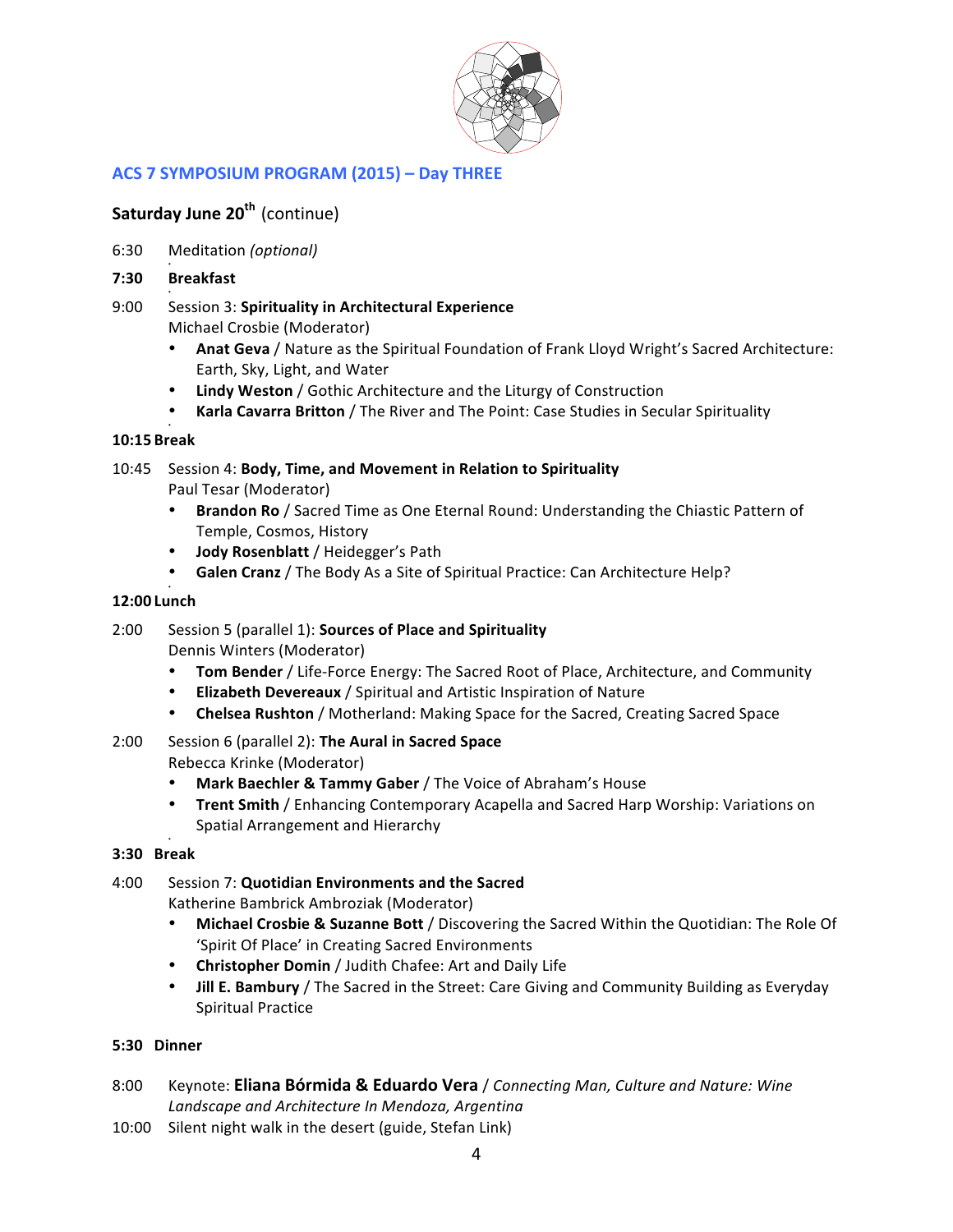

# **ACS 7 SYMPOSIUM PROGRAM (2015) – Day FOUR**

# **Sunday June 21<sup>st</sup> (continue)**

- 6:30 Meditation"*(optional)*
- **7:30 Breakfast\$**
- 9:00 Session 8: **Environment and Spirituality as Reflected in the Written Word** Tammy Gaber (Moderator)
	- **Ben Jacks** / Sacred and Real: Instrumental and Transcendent Writing About Architecture and the Built Environment
	- **Tom Barrie** / Modernism and the Domestic
	- Clive Knights / The Crisis of Expectations: Recovering the Figurative in Architecture

### **10:15 Break**

# 10:45 ACS Membership meeting

Julio Bermudez (Moderator)

Symposium attendees and ACS members will receive an update on ongoing projects, the next ACS 8 Symposium, and discuss the organization's short and long-term future.

- **12:00 Lunch\$**
- 1:00 Departure ...

THANK YOU ALL FOR ATTENDING AND SEE YOU AT ACS 8!!!!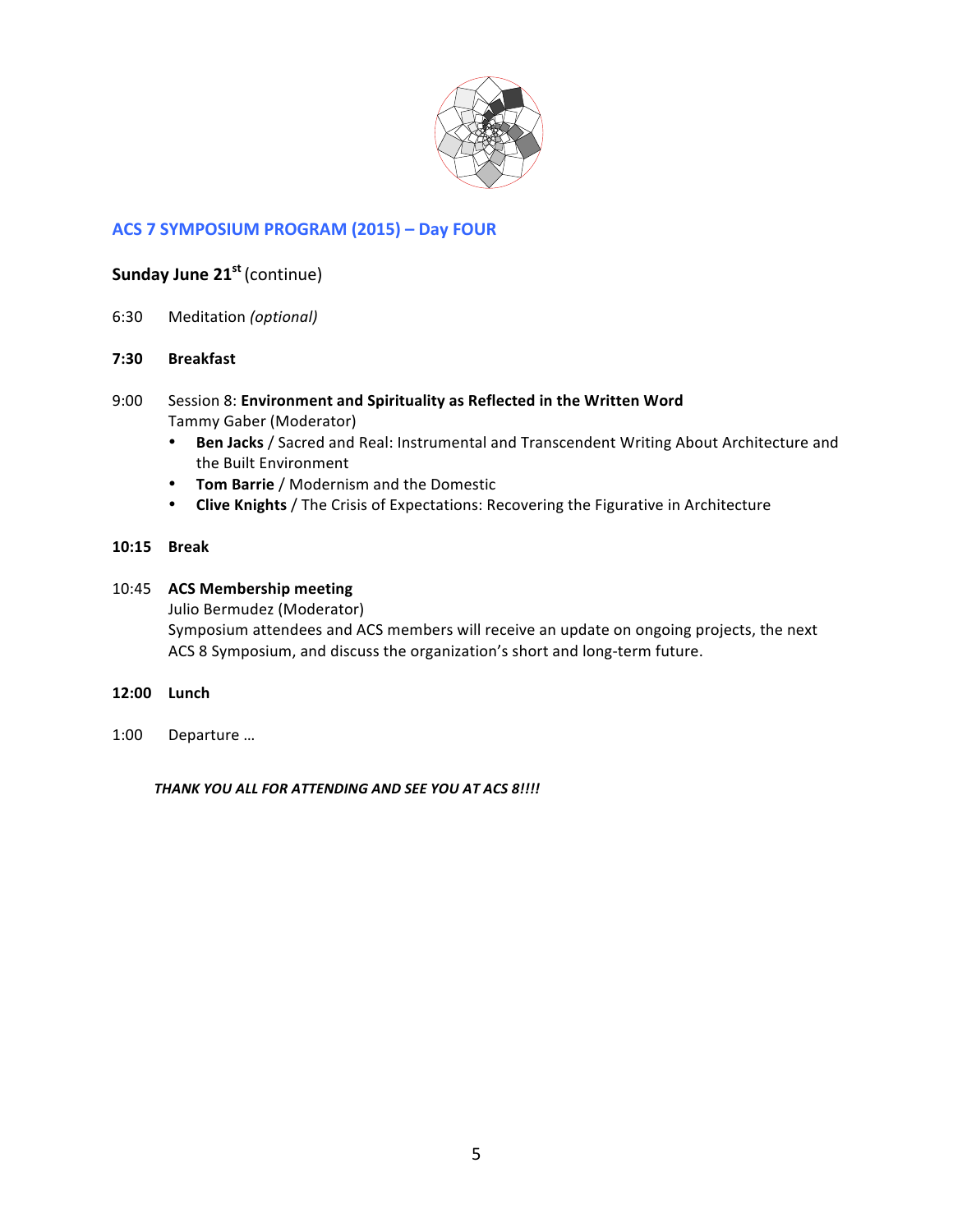

### **ACS 7 SYMPOSIUM CO-CHAIRS**

Bermudez, Julio *(ACS Executive Committee)*, Catholic University, bermudez@cua.edu Crowe, Norman (Keynote), Universities of New Mexico & Notre Dame, ncrowe@nd.edu Tesar, Paul, North Carolina State University, paul\_tesar@ncsu.edu

### **PROGRAM PRESENTERS & ATTENDEES**

Ambroziak Bambrick, Katherine, aambrozi@utk.edu Ardalan, Nader *(ACS Executive Committee)*. nader.ardalan@gmail.com Baechler, Marc, mwbaechler@laurentian.ca Bambury, Jill E., jeb82@cam.ac.uk Barrie, Thomas *(ACS Executive Committee)*, tom\_barrie@ncsu.edu Bender, Tom, tbender@nehalemtel.net Berry,"Linda,"ljbaiawcc@gmail.com Bórmida, Eliana (keynote), ebormida@bormidayanzon.com Bott, Suzanne, suzbott@hotmail.com Britton, Karla, Karla.Britton@yale.edu Chang, Hyejung,, hyejunc@clemson.edu Checa,"Lorena,"lorena@checaarchitects.com Cranz, Galen, galen@berkeley.edu Crosbie, Michael, Crosbie@hartford.edu Devereaux, Elizabeth, edevero@devglas.com Domin, Christopher, cdomin@email.arizona.edu Doud, Eric, eldoud@dcn.orgP Forbes Isais, Geraldine, gforbes@unm.edu Gaber, Tammy, tgaber@laurentian.ca Geva, Anat *(ACS Executive Committee)*, ageva@arch.tamu.edu Habiger, Robert, roberth@dpsdesign.org Hagerman, Allison, alphao@unm.edu Hurtt, Steven, shurtt@umd.edu Jacks, Ben, jacksbm@miamioh.edu Junker, Yohana, yohanajunker@gmail.com Knights,"Clive,"knightsc@pdx.edu Krinke, Rebecca (ACS Executive Committee), rikrinke@umn.edu Lawson, Susan Pickard, Stephen, stephen.pickard@gff.com Ro, Brandon, Brandon.r.ro@gmail.com Rosenblatt Naderi, Jody, jrnaderi@bsu.edu Rushton, Chelsea, chelshotel@gmail.com Smith, Howard Trent, trent.smith@utah.edu Swintzell, Rina (Keynote), rinaswentzell@gmail.com Tabb, Philip *(ACS Executive Committee)*, cassicat7@yahoo.com Vera, Eduardo (Keynote) Weston, Lindy, lindyweston@gmail.com Winters, Dennis, gardens@talesoftheearth.com

To view participant extended abstracts visit: http://www.acsforum.org/symposium2015/papers.htm